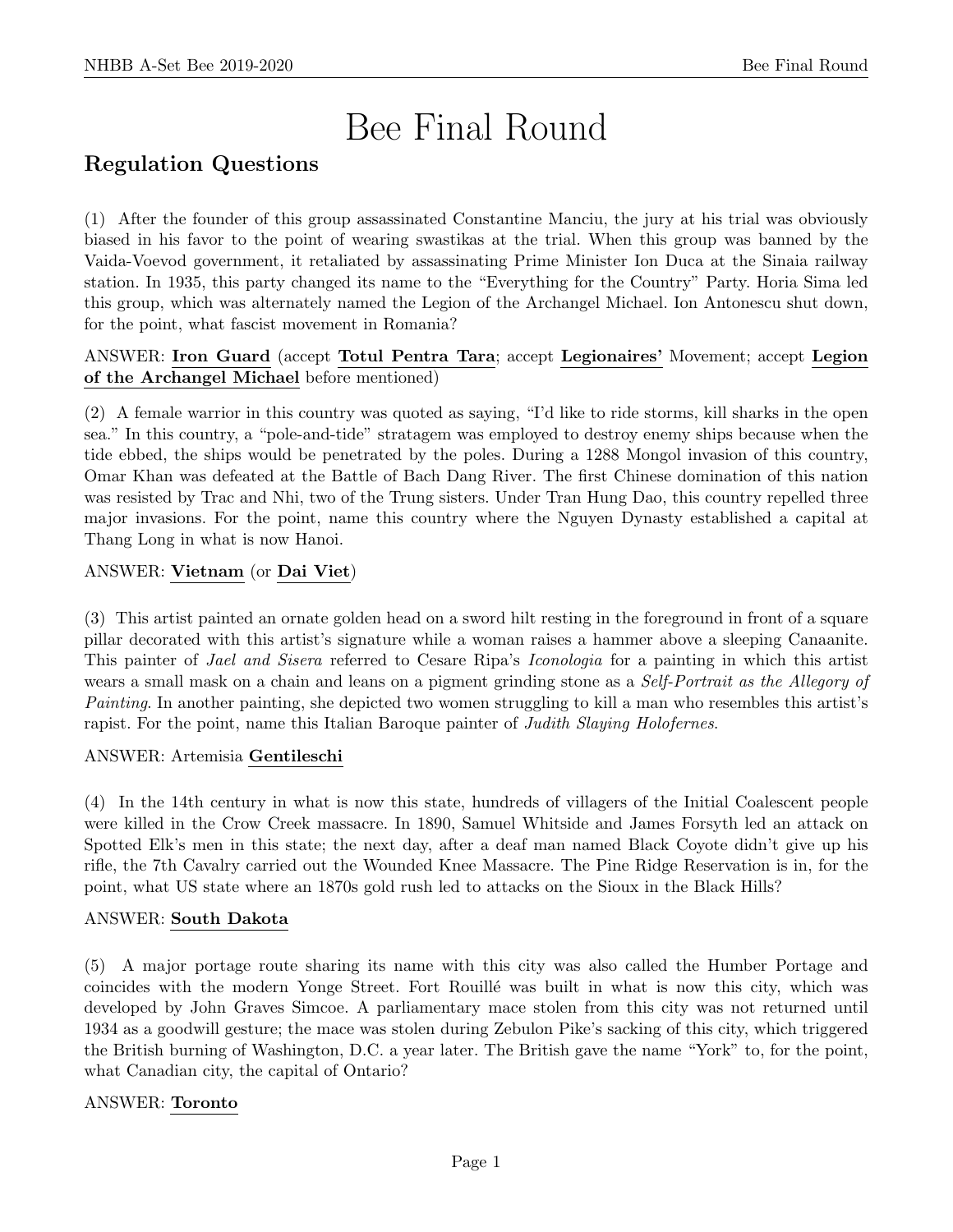$(6)$  A Trastámara queen with this name lost control of Castille via the Treaty of Alcácovas; that woman's husband lost a battle that was seen as retribution for Aljubarrota, the Battle of Toro. Another queen with this name was the mother of Holy Roman Emperor Ferdinand I and refused to bury her husband, Philip the Handsome, after his death in 1506. Archbishop Cisneros served as regent to a daughter of Isabella I with this name. For the point, give this name shared by a decidedly insane queen of Castille.

# ANSWER: Joanna (accept Joanna La Betraneja; accept Joanna the Mad or Juana la Loca)

(7) Li Shimin seized power in this dynasty during the Xuanwu Gate Incident. One of the Four Beauties of China, Yang Guifei, was blamed for a rebellion faced by this dynasty. This dynasty's Xuanzong Emperor faced the rival Yan Dynasty in the An Lushan Rebellion, and it beat the Abbasids at the Battle of the Talas River. The Golden Age of Chinese Poetry, including the works of poet Li Bai, was during, for the point, what dynasty whose rulers included Empress Wu Zetian and which preceded the Song dynasty?

# ANSWER: Tang Dynasty

(8) A member of this family wrote a pamphlet in the aftermath of the Denmark Vesey conspiracy claiming that teaching slaves literacy was extremely dangerous. Another member of this family signed a loyalty oath to Britain in an attempt to protect Snee Farm. At Wappoo Plantation, a woman who married into this family introduced indigo to the South. A member of this family led the American delegation in the XYZ Affair as John Adams' Vice President. Eliza Lucas married into, for the point, what South Carolina family that included Charles Cotesworth?

# ANSWER: Pinckney family

(9) In an opera set in this country, the monk Athanael tries to convince the title courtesan to follow him to find God; that 1894 opera features a "Meditation" for solo violin and was composed by Jules Massenet. Costuming for the premiere of an opera set in this country was delayed due to the Franco-Prussian War; that opera uses 12 elephants in a "triumphal march." A princess is entombed with her lover Radames in, for the point, what country where the Khedivial Opera House premiered Verdi's Aida in Cairo?

# ANSWER: Egypt

(10) This battle may have been decided after Adeimantus swapped sides. Evagoras, the king of Cyprus, helped shelter survivors fleeing from this battle. Xenophon claims that "no one slept" after news of this battle arrived via the ship Paralus. This battle's result cut off trade routes to the harbor at Piraeus, starving defenders and citizens inside the Long Walls. The Thirty Tyrants were installed following, for the point, what victory for Lysander's Spartans, the last major battle of the Peloponnesian War.

#### ANSWER: Battle of Aegospotami

(11) This man, who narrowly avoided accepting free passage on the Titanic by leaving on the Lusitania a few days earlier, met with Harold Bride and testified about the use of his invention during the disaster. This prominent fascist had his personal yacht, Elettra, outfitted into a warship after his death by the occupying Nazis. The message "Are you ready?" was sent by this man in 1897 using Morse code. The first transatlantic cable line was set up by, for the point, what co-winner of the 1909 Nobel Prize in Physics, an Italian inventor of radio?

# ANSWER: Guglielmo Marconi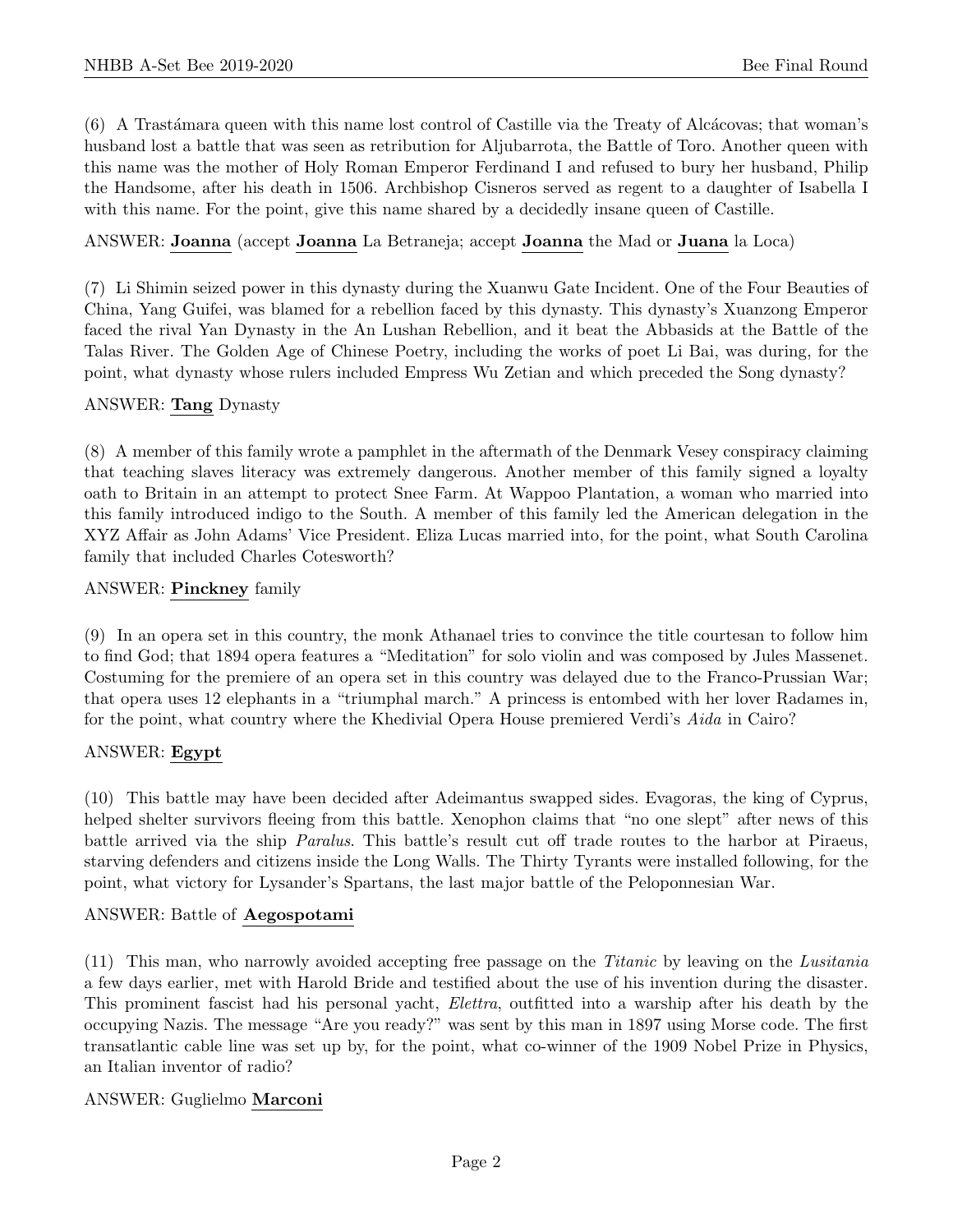(12) This man's followers were called the "fuzzy wuzzies" after the elaborately styled hair of the Hadendoa tribe. After studying with Muhammad Sharif, this man began taking apprentices of his own at Aba Island. This man drew the ire of authorities after William Hicks" column was ambushed by this man's dervishes. Abdallahi wad Torshayn succeeded this man after a fatal bout of typhus. This man managed to defeat Charles Gordon, but his cause eventually fell apart at the Battle of Omdurman. For the point, identify this 19th century messianic figure who led a revolt against the British in Sudan.

# ANSWER: Muhammad Ahmad bin Abd Allah (accept the Mahdi)

(13) This man passed the Licensing Act in an attempt to prevent playwrights from criticizing the government through drama. The Earl of Bath founded the Patriot Boys to oppose this man, whose popularity dipped after the Porteous Riots. This politician's tenure, which was dubbed the Robinocracy, spanned two decades in the service of kings George I and II. This leader oversaw the country's economic recovery after the South Sea Bubble in 1720. For the point, name this first prime minister of Great Britain.

# ANSWER: Sir Robert Walpole, 1st Earl of Orford (accept either or both names)

(14) A speech given in the aftermath of this event stated that its victim was a "Stradivarius, whose notes rose in competition with jealous drums." Gerald L. K. Smith posited that this event allowed the owner of the Roosevelt Hotel to steal funds raised for a 1936 presidential campaign. The perpetrator of this event, the son-in-law of judge Benjamin Pavy, was shot dozens of times by bodyguards. One of several conflicting sources holds that this event included the dying lament "I have so much to do." On September 8, 1935, Carl Weiss carried out, for the point, what fatal attack on a Louisiana politician nicknamed Kingfish?

# ANSWER: assassination (or murder, shooting, etc.) of Huey P. Long

(15) Prior to this battle, envoys' heads were displayed on the Bab Zuweila gate after they brought a message that an enemy force would "shatter your mosques and reveal the weakness of your God!" During the campaign leading to this battle, Julian of Sidon killed the son of a general. Qutuz was assassinated after winning this battle against Kitbuqa. The Mamluk leader Baibars took power after this battle, which took place in the Jezreel Valley against Hulagu Khan's invading force. For the point, name this 1260 defeat for the Mongols in the Levant.

#### ANSWER: Battle of Ain Jalut (accept Battle of the Spring of Goliath; accept Battle of Harod Spring)

(16) In Article 40 of a document drafted by this ruler, he called for direct taxes of 300 francs on members of an electoral college. This man married a woman who never used perfume or brushed her teeth, Marie Joséphine of Savoy. The Chamber of Deputies and the Chamber of Peers were created as part of a bicameral legislature this man outlined in the Charter of 1814. This man was next in line to the throne after his nephew died at age 10, and was made king as part of the Bourbon Restoration. For the point, name this brother of Louis XVI who served as king of France before and after Napoleon's Hundred Days.

ANSWER: Louis XVIII [18] of France (accept Louis the Desired; prompt on "Louis")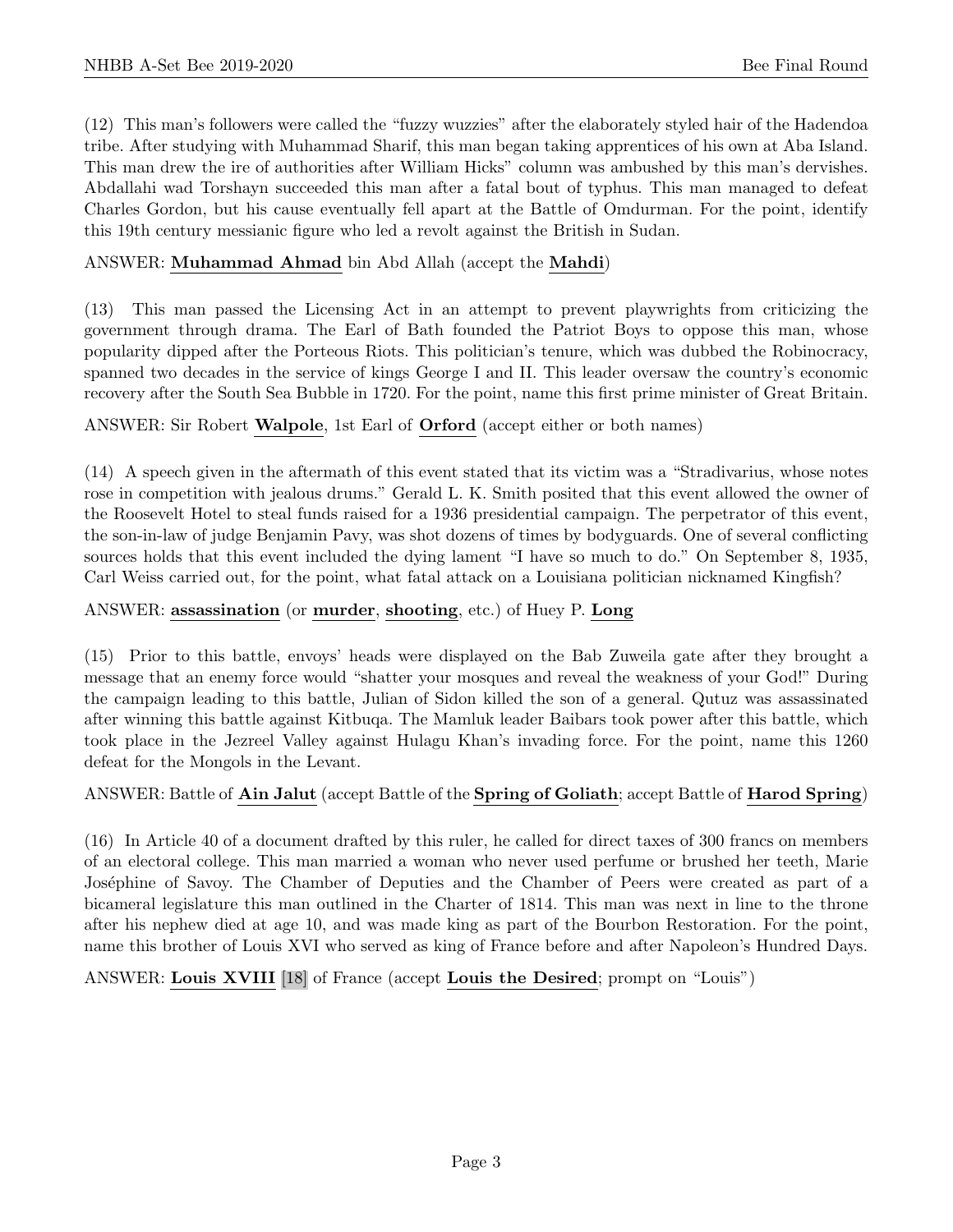(17) A man in this position maintained a group of advisors called the "Black Kitchen Cabinet," including future African-American Cabinet member Robert Weaver. A man in this Cabinet position reportedly originated the quote "I drink your milkshake." The longest-serving person to hold this position was Harold Ickes, who helped black singer Marian Anderson perform at the Lincoln Memorial. During the Harding presidency, Albert B. Fall held this position and during the Teapot Dome scandal, took bribes to allow oil companies to drill at government-owned reserves. For the point, name this Cabinet position which manages the USA's natural resources.

# ANSWER: Secretary of the Interior

(18) A vault in this location held over \$6 million when Jimmy Burke's crew robbed it in December 1978, a robbery that became part of the plot of Martin Scorsese's film Goodfellas. Viktor Navorski, played by Tom Hanks, is trapped in this location in Steven Spielberg's The Terminal when US customs stops recognizing the fictional country of Krakozhia. This facility in the neighborhood of Jamaica in Queens is southeast of a smaller facility named for Mayor Fiorella La Guardia. For the point, name this primary international airport in New York that was renamed for an assassinated president in 1963.

ANSWER: John F. Kennedy International Airport (accept JFK Airport; accept additional information, like "New York-JFK;" accept Idlewild Airport; do not accept or prompt on partial answers like "New York Airport")

(19) A myth in this country states that a candidate repeatedly asked a Conservative "How did you get this land?" until he got the reply "We took it from the natives." A presidential candidate in this country was targeted in Operation Pantomime and eventually killed by Juan Roa Sierra. Alberto Lleras Camargo was the first Liberal leader to take power in this country's power sharing agreement from 1958 to 1974, the National Front. The death of Jorge Eliécer Gaitán sparked unrest in this nation leading to a civil war called "La Violencia." For the point, name this South American country where Gaitán's assassination provoked riots in Bogota.

#### ANSWER: Republic of Colombia

(20) This man may have advocated for a preemptive nuclear attack on the Soviet Union in a speech at Westminster School. This man and Albert Einstein co-name a manifesto that called for the first Pugwash Conference. This man attempted to develop a series of sets and axioms from which all mathematics could be derived in a work co-written with Alfred North Whitehead. For the point, name this 20th century mathematician and philosopher who wrote Principia Mathematica.

#### ANSWER: Bertrand Russell

(21) Harry Laughlin designed the "Model Law" on which this case depended. Dr. Sidney Priddy filed a petition that led to this court case, which concerned Arthur Estabrook's analysis of Vivian Alice Elaine Dobbs as "backward." A "promiscuous" mother was the plaintiff in this case, in which an 8-1 majority upheld a Virginia law that was repealed in 1974. Oliver Wendell Holmes declared that "Three generations of imbeciles are enough" in, for the point, what 1927 Supreme Court decision that promoted eugenics by allowing forced sterilization of the mentally disabled?

ANSWER: Buck v. Bell (accept either or both underlined names)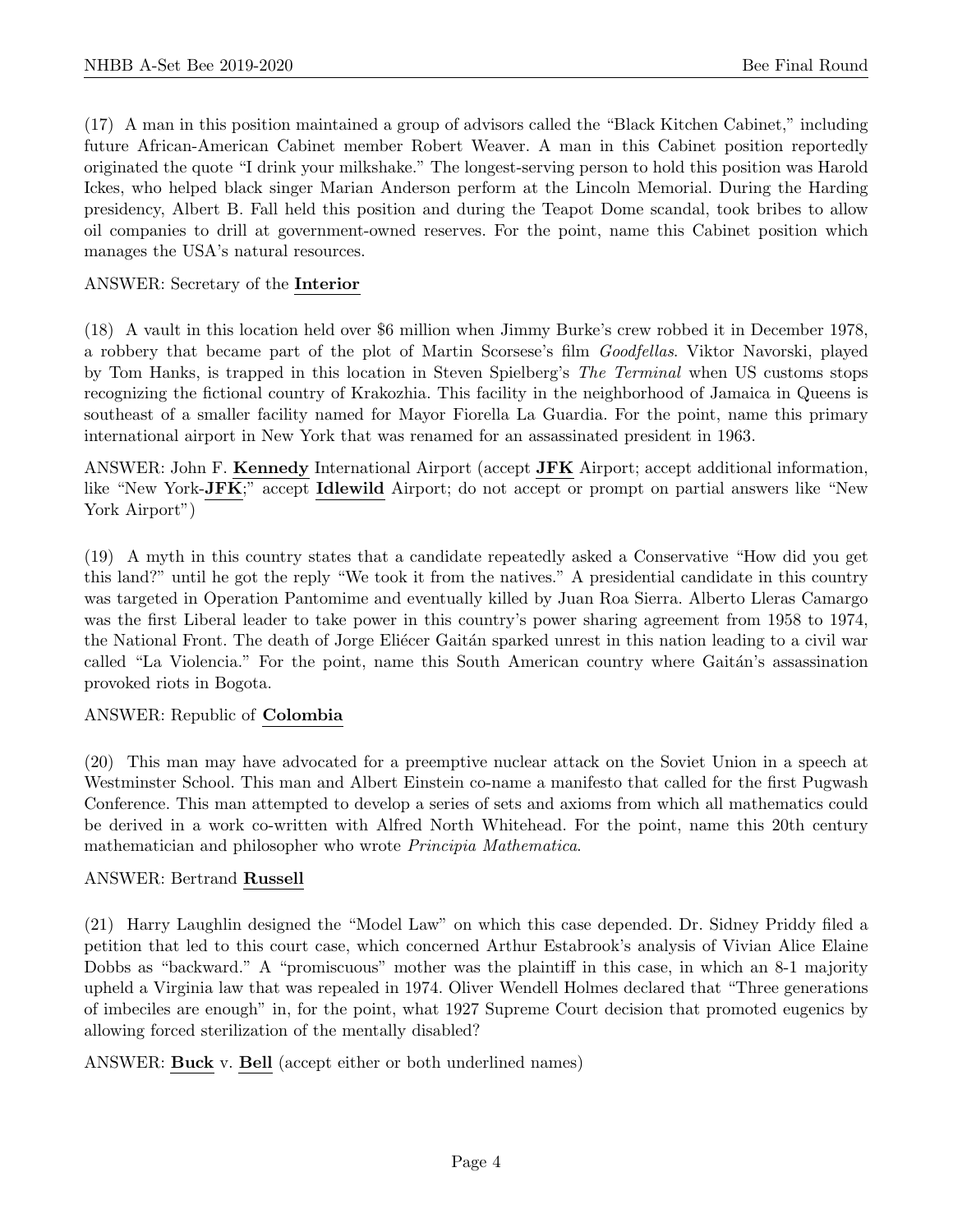(22) In 935, the Fatimid Caliphate's navy sacked this city, whose leaders included a First Crusade member with the sobriquet "mallet head." The Bank of Saint George was founded in this city, which helped France win the Barbary Crusade against Mahdia. Sailors often wore "Blue Jean" cloth from this city, which lost the War of Chioggia. This city, which controlled Gazaria and Caffa on the Black Sea coast helped win the Battle of Lepanto under Andrea Dorea. Christopher Columbus hailed from, for the point, what maritime Italian rival of Venice?

# ANSWER: Genoa (accept Genova)

(23) A history of this group is maintained in the Old Charges, and the Regius Poem documents how King Aethelstan created their fifteen articles. Prince Hall created an African American offshoot of this group. Léo Taxil mocked this group and the Catholic Church in a hoax. The disappearance of William Morgan inspired a political party opposed to this group. Members of this organization form Lodges and believe in a Supreme Being. The ranks of Apprentice and Journeyman form part of, for the point, what fraternal organization named for stonecraft masters?

# ANSWER: Masons (accept Freemasons; accept word forms like (Free)masonry)

(24) A debate hosted by this leader led to the execution of unruly Nichiren supporters and increased religious tolerance. Another religious disturbance opposed by this leader ended with the surrender of Kennyo, who led the Ikko sect. This leader was the first daimyo to order matchlock rifles for his armies, which allowed him to defeat the Takeda clan at the Battle of Nagashino. After fooling the Imagawa clan with a decoy army at Okehazama, this leader allied with the Matsudaira clan of Tokugawa Ieyasu. For the point, name this first Great Unifier of Japan.

# ANSWER: Oda Nobunaga (or Nobunaga Oda)

(25) In 2010, USAID [U S "aid"] set up Zunzuneo, a version of Twitter, in this country, in an effort to overthrow its government. This country's current leader is the first President since Osvaldo Dorticos left office in 1976 to not be from the same family; that leader was chosen by a man who shook Barack Obama's hand at Nelson Mandela's funeral, marking a thaw in relations between the US and this country. For the point, name this country led by Miguel Diaz-Canel, who succeeded to the presidency after Raul Castro's retirement.

# ANSWER: Republic of Cuba

(26) This politician's inability to communicate with China's U.N. delegation led to the selection of Kurt Waldheim as Secretary-General in 1971. This man, the first to officially serve as Acting President, bragged that his campaign was full of the "Big Mo" in an election in which he decried his opponent's policies as "voodoo economics." This president extolled volunteerism in his "thousand points of light" speech. For the point, name this Republican president whose son later served as the 43rd US president.

ANSWER: George Herbert Walker Bush (accept Bush the Elder, Bush the 41st; prompt on (George) Bush; do not accept "George Walker Bush" or other references to his son; do not accept George Bush Sr.)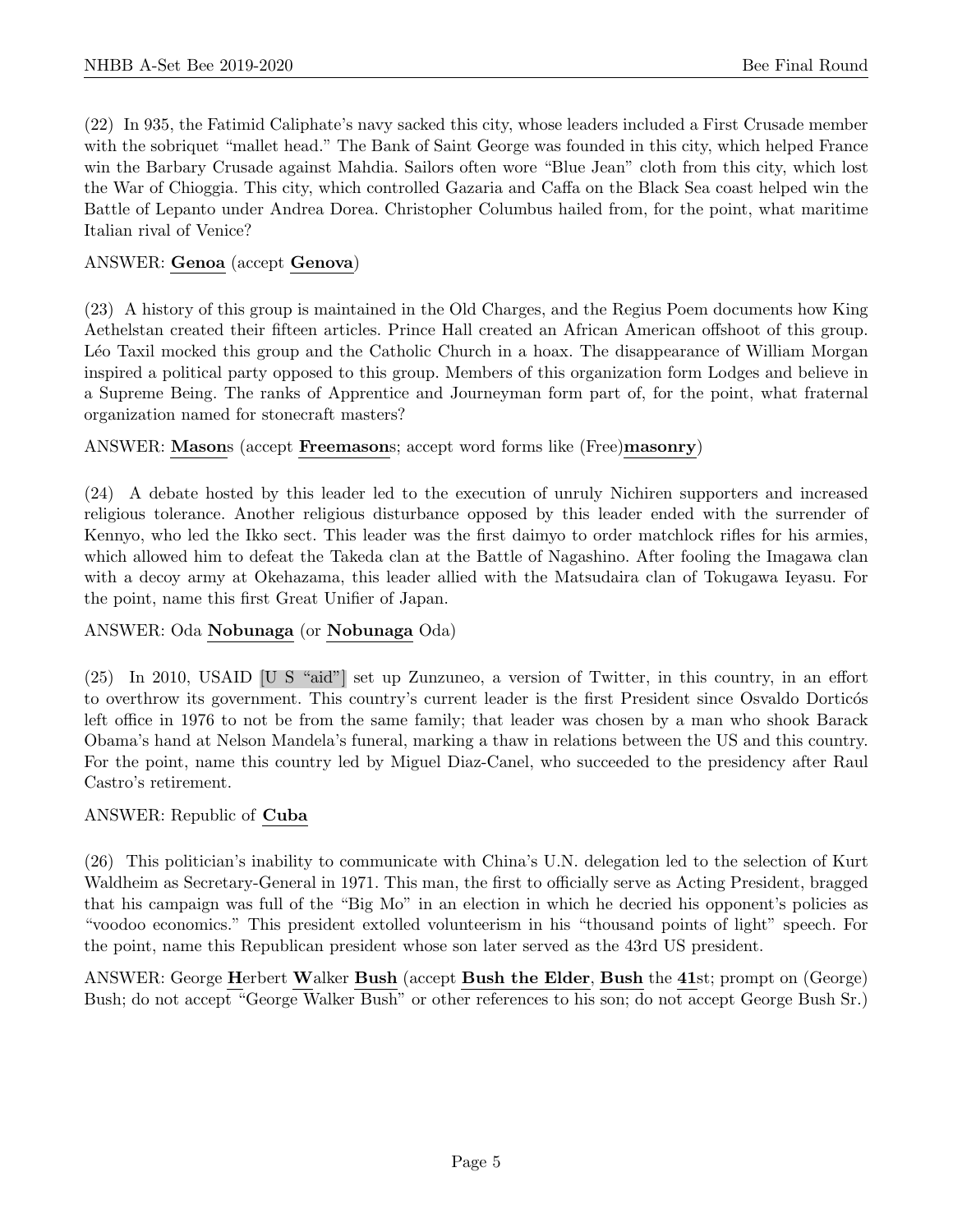(27) In 1920, this country faced the Pitchfork Uprising when peasants refused to give up their food. A revolt in this country's "Central Agricultural Zone" was described as the "Jacquerie of 1905." A rebel in this country took the cathedral at Yaitsk while disguised as a pilgrim but failed to take Simbrisk. Stenka Razin and Kondraty Bulavin led revolts in this country, where Yemelyan Pugachev's cossacks were crushed in the 1770s. For the point, name this country where serfs finally gained emancipation under Alexander II.

# ANSWER: Russian Empire (do not accept Soviet Union)

(28) Roger East was killed for investigating a group of journalists who were killed in this country, the Balibo Five. John Howard established INTERFET to intervene in this country after it was invaded in Operation Lotus. 250 protestors were killed at a pro-Fretilin rally in this country on Suharto's orders. The Santa Cruz Massacre led to the end of the 25 year long occupation of, for the point, what country that became the first new sovereign state of the 21st century after Indonesia gave up control of Dili?

# ANSWER: East Timor (or Democratic Republic of Timor-Leste)

(29) Prosper of Aquitaine notes that a man named Palladius was sent to perform the primary accomplishment of this figure in 431 AD, a year before this figure's traditional arrival. After this figure dreamed of his friend Victoricus, he entered the priesthood in either Gaul or Britain. This figure, the author of a popular prayer known as his "Breastplate," debated Christianity at Tara. Saint Brigid of Kildare was converted by this man, who banished all the snakes from his island and analogized the Trinity using a shamrock. For the point, name this legendary saint of Ireland.

#### ANSWER: Saint Patrick (or Saint Padraig)

(30) This country won control of "the Slot" on New Georgia Sound thanks to the aerial superiority of the Corsair plane. Herman Ernst shot down a buzz bomb while serving this country in a Black Widow warplane, the first to use radar. Squadrons of Hellcats from this country were responsible for the Marianas Turkey Shoot, and Mitchell bombers from the Hornet carried out this country's Doolittle raids on Tokyo. For the point, name this country that produced the Boeing B-17 Flying Fortress during World War II.

#### ANSWER: United States of America (accept America; accept USA)

(31) John Reith was the first general manager of this company, which was praised by the Pilkington Committee. The Sykes Committee reviewed a deadlock that was caused by this company and the GPO. A statue of George Orwell stands outside of the headquarters of this company, which was called a "Falsehood Company" during a 1926 general strike. Australian soprano Dame Nellie Melba was featured in this organization's first broadcast. King George V gave a Royal Christmas Message over the radio via, for the point, what public British media organization known as "the Beeb?"

ANSWER: British Broadcasting Corporation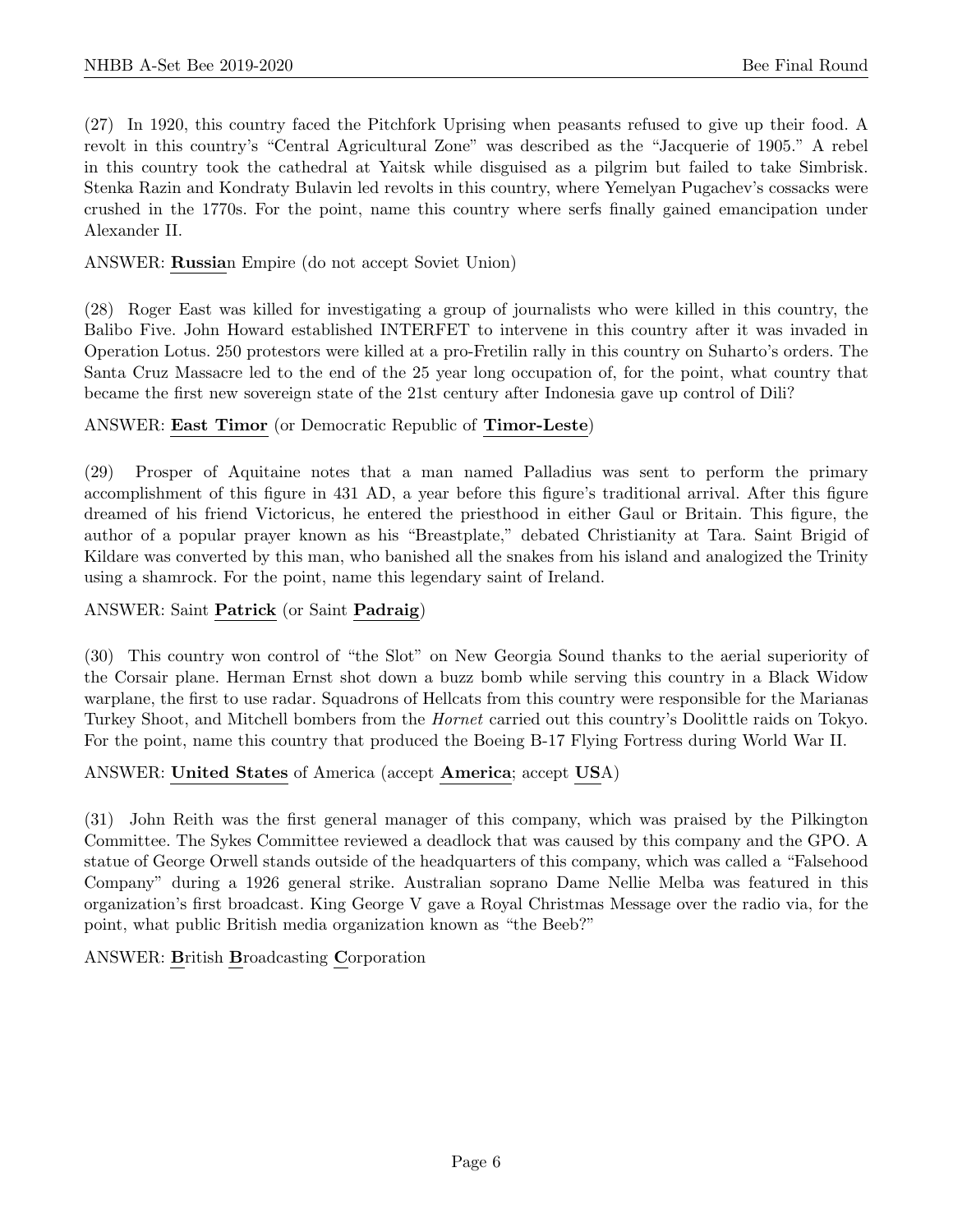(32) Jeremiah Haralson and James Rapier, two black representatives from this state, split the Republican vote and lost to Charles Shelley in a gerrymandered 1876 election. A Civil War camp in this state nicknamed "Castle Morgan" was located in its former capital of Cahaba. This state's peonage laws were overturned in a 1911 13th Amendment case, *Bailey v.* this state. This state's soldiers were known as "Yellowhammers" during the Civil War. After the War of 1812, this state's "Fever" was a land grab for fertile "Black Belt" soil. For the point, name this Southern state where the Confederate blockade was completed at the Battle of Mobile Bay.

# ANSWER: Alabama

(33) Educational methods that were originally developed for people living in this region are described in Paulo Freire's book *Pedagogy of the Oppressed*. Patrick Tierny accused James Neel and Napoleon Chagnon of performing unethical research on people in this region in the book Darkness in El Dorado. Daniel Everett studied a tribe from this region who speak a language that lacks words for specific numbers. The Yanomami and Pirahã live in, for the point, what rainforest in South America?

ANSWER: Amazon rainforest (accept Amazon River basin or similar answers; prompt on South America; prompt on Brazil)

(34) Three shootings in this city, including the 2006 Dawson College shooting, were controversially linked by Jan Wong's article "Get under the desk," in which Wong described the history of the phrase "pure wool." At another university in this city, women were separated from men and deliberately executed at the Ecole Polytechnique. In 1970, the "Liberation Cell" kidnapped James Cross and killed James Laporte ´ in, for the point, what city where much of the terror of the October Crisis was committed by Quebecois separatists?

#### ANSWER: Montreal

(35) The "world's first industrial suburb", Ancoats, was built in this city. The "Ardwick Bridge" conspiracy ended this city's Blanket March to protest against the regent. Richard Arkwright's experimentation with cotton mills in this city led to it being known as "Cottonopolis". Henry Hunt addressed a crown in a field in this city, but its Yeomanry cut down many people in the Peterloo Massacre. The first steam railway in the world connected this city with Liverpool. For the point, name this Lancashire city that was home to many Industrial Revolution-era mills and is now home to namesake United and City soccer teams.

#### ANSWER: Manchester

(36) A Confederate general with this surname was a priest who named four of his guns after the gospel writers; that man was nicknamed "Parson." Another man with this surname ran on George McClellan's ticket as the Democratic Party's vice-presidential candidate in 1864. That man, nicknamed "Gentleman George," names and helped write a bill supported by the Half-Breeds that was finally passed by lame duck Republicans in early 1883 after the assassination of James Garfield. For the point, give this surname of the namesake of a Civil Service Reform Act.

# ANSWER: Pendleton (accept William Pendleton; accept George Pendleton; accept Pendleton (Civil Service Reform) Act)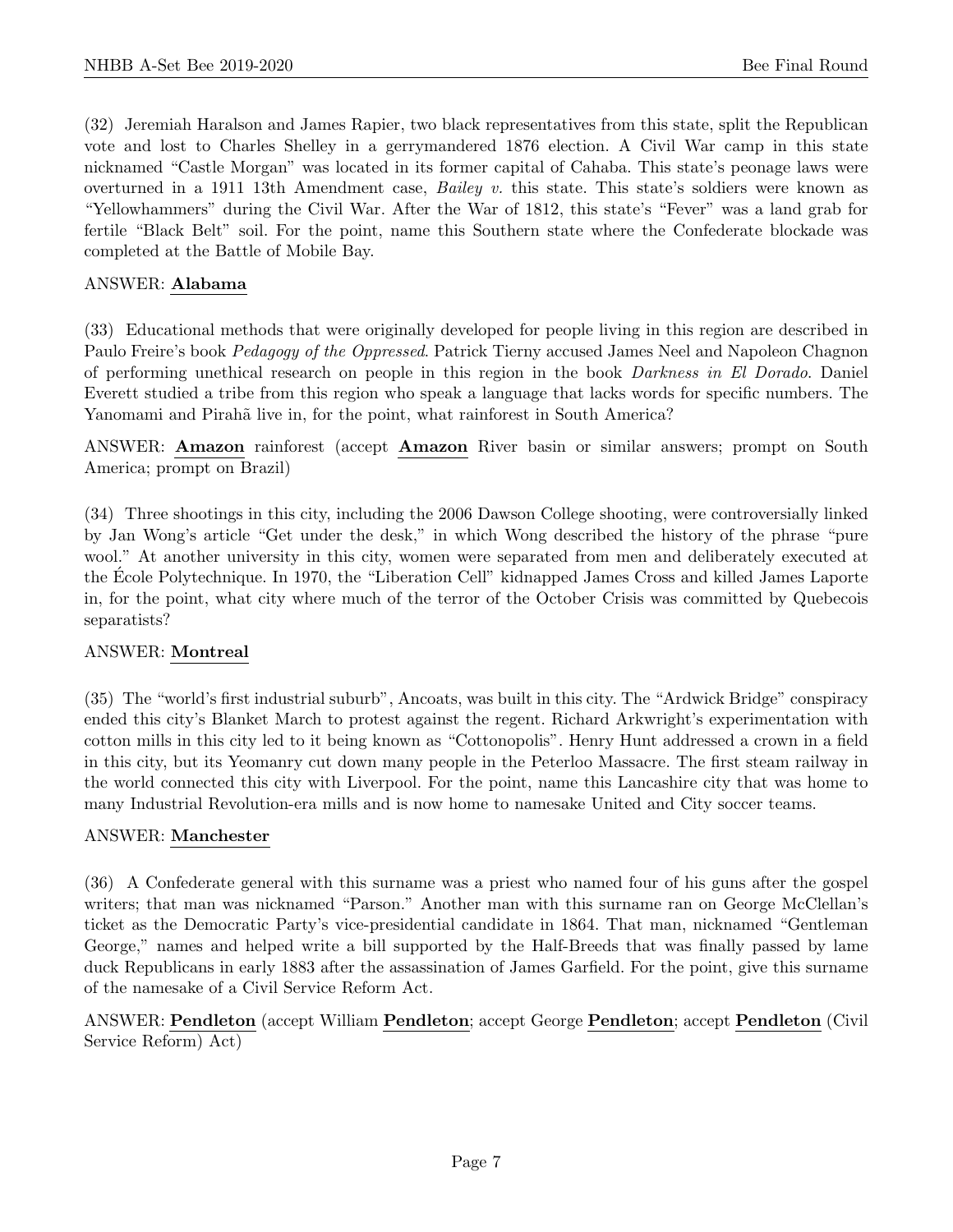(37) This man's unofficial political party, the Frateschi, successfully removed the longstanding punishment of exile. Piero the Unfortunate was succeeded by this man after he successfully begged Charles VIII of France to spare his city. This man was supported by the Piagnoni, but he fell from power after losing a challenge to walk through fire. Sandro Botticelli may have burned some of his own paintings on the orders of this man. The Medici family were briefly expelled by, for the point, what Dominican friar who controlled Florence in the late 15th century and ordered the Bonfire of the Vanities?

# ANSWER: Girolamo Savonarola

(38) This novel's epigraph, in which a ruler asks "Say, is my kingdom lost," is taken from William Shakespeare's play Richard II. In this novel, the Calvinist singer David Gamut has his life spared when his captors believe that he is insane. At the end of this novel, a Huron native kills Cora Munro in a fight scene in which Magua is pursued by a frontiersman nicknamed "Hawkeye," Natty Bumppo. The French and Indian War is the setting of, for the point, what second book of the Leatherstocking Tales by James Fenimore Cooper?

# ANSWER: The Last of the Mohicans

(39) This conflict's losing commander declared, "War is a game of luck, why do you blame me?" after losing at Ugeumchi. This conflict's losing side argued for the rehabilitation of Choe Jeu's reputation and demanded the expulsion of foreigners in the Samrye Petition. This conflict began as a response to the harsh policies of Gobu's magistrate. The arrival of foreign aid in this conflict violated the Convention of Tientsin. The First Sino-Japanese war broke out when China intervened in, for the point, what 1894 revolt of Korean peasants, many of whom were united by a pantheistic belief system?

ANSWER: Donghak Peasant Revolt (accept Gabo Peasant Revolution; prompt on descriptions of the Korean peasant revolt of 1894)

(40) A leader of this dynasty had a "Lake of Wine and Forest of Meat" and was married to a woman portrayed as a fox spirit, Daji. A myth stated that this dynasty was founded after Jiandi swallowed a black bird's egg and gave birth to Xie. King Wu defeated this dynasty with Jiang Ziya's help. The ruins of Yinxu represent the last capital of this dynasty, which fell at the Battle of Muye. Archaeologists have studied ox scapulae and turtle shells to learn about writing and divination during, for the point, what Chinese dynasty that preceded the semi-mythical Xia and was succeeded by the Zhou?

#### ANSWER: Shang Dynasty (accept Yin Dynasty before "Yinxu" is mentioned)

(41) This battle finally ended when the losing side managed to retreat behind the Narew River at Osovets. This battle coincided with an uprising by the Home Army in Vilnius during Operation Ostra Bama. During this battle, the tactic of maskirovka was used to deceive the losing side into defending Lvov. The Lublin-Brest Offensive began near the end of this battle as one side gained a foothold in Eastern Poland. A prince who fought in the Napoleonic Wars names, for the point, what 1944 battle in which the Soviet Union destroyed Germany's Army Group Centre?

ANSWER: Operation Bagration (accept descriptions of the Soviet Union's strategic offensive operation in Belorussia)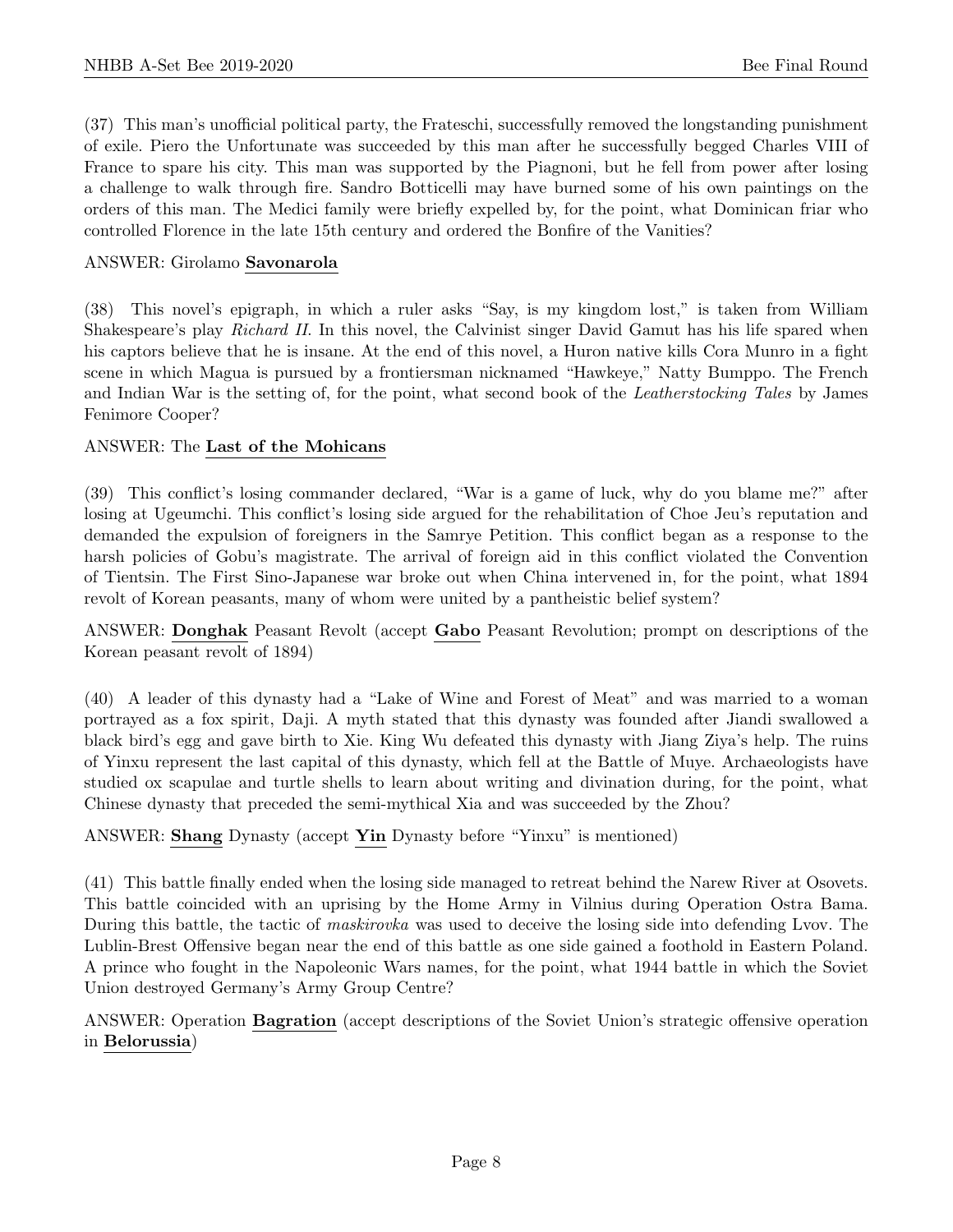(42) During a war with this name, Chief Paulina evaded George Crook's forces. This name was given by white people to the Northern Paiute, Bannock, and Western Shoshone people, and probably comes a description the Mandans gave to Pierre Gaultier de Varennes. The Bureau of Reclamation helped control a river with this name in the Minidoka Project, to provide irrigation to potato crops. The Brownlee Dam impounds a river with this name at Hells Canyon, which crosses Twin Falls and Idaho Falls. For the point, give this name for the largest tributary of the Columbia River in the Pacific Northwest.

ANSWER: Snake (accept serpent; accept Snake War; accept Snake Indians or Gens du serpent; accept Snake River)

(43) After an ambush of troops in the Crater District, Operation Stirling Castle was launched in this country, where Colin Mitchell ordered a pipe band to play to force insurgents to surrender. The northern part of this nation was known as the Mutawakkilite Kingdom, and in its southern region, the FLOSY and NLF fought against British rule until 1967. In 1978, Ali Abdallah Saleh became president of part of this country, which unified in 1990. The 2000 USS Cole bombing took place in, for the point, what country on the Arabian Peninsula where the British faced the Aden Emergency?

# ANSWER: Yemen

(44) This composer showed Henri Akoka the sketches for what would become his "Abyss of the Birds." This composer used unconventional instruments like the Provençal tabor and ondes Martenot in a symphony premiered by Leonard Bernstein in 1949. A guard acquired three instruments for the premiere of a piece by this composer that opens with a "Crystal Liturgy" section and ends with a "Praise to the immortality of Jesus;" that piece by this composer was written while in a POW camp in Gorlitz, Germany. For the point, name this composer of the *Turangalila-Symphonie* and the *Quartet for the End of Time*.

#### ANSWER: Olivier Messiaen

(45) Evidence produced during this event included a photograph of Robert Stevens and the central figure that was allegedly doctored to remove Frank Carr and Colonel Jack Bradley. A letter supposedly written by J. Edgar Hoover to Herbert Brownell Jr. was procured during this event, in which one man asked for a list of 130 people "before the sun goes down." Fred Fisher's membership in the National Lawyers Guild, the "legal bulwark of the Communist Party," was attacked during this event, which infuriated Joseph Welch. Karl Mundt chaired, for the point, what series of Senate hearings in 1954 involving a branch of the armed forces in which a Wisconsin senator was asked "have you left no sense of decency?"

ANSWER: Army-McCarthy hearings (accept descriptions related to Senate hearings concerning the US Army and Joseph McCarthy; prompt on partial answers)

(46) During this man's rule, the poor hyperakrioi were brought into politics for the first time as the "hill dweller" party. This man's dynasty began to collapse after one of his sons was assassinated by Harmodius and Aristogeiton in 514 BC. This man controversially rode into the city in a golden chariot with a woman dressed as Athena to end his first of two stints in exile. The Panathenaic Games were established during the reign of, for the point, what father of Hippias and Hipparchus who led Athens as tyrant on three separate occasions in the six century BC?

#### ANSWER: Pisistratus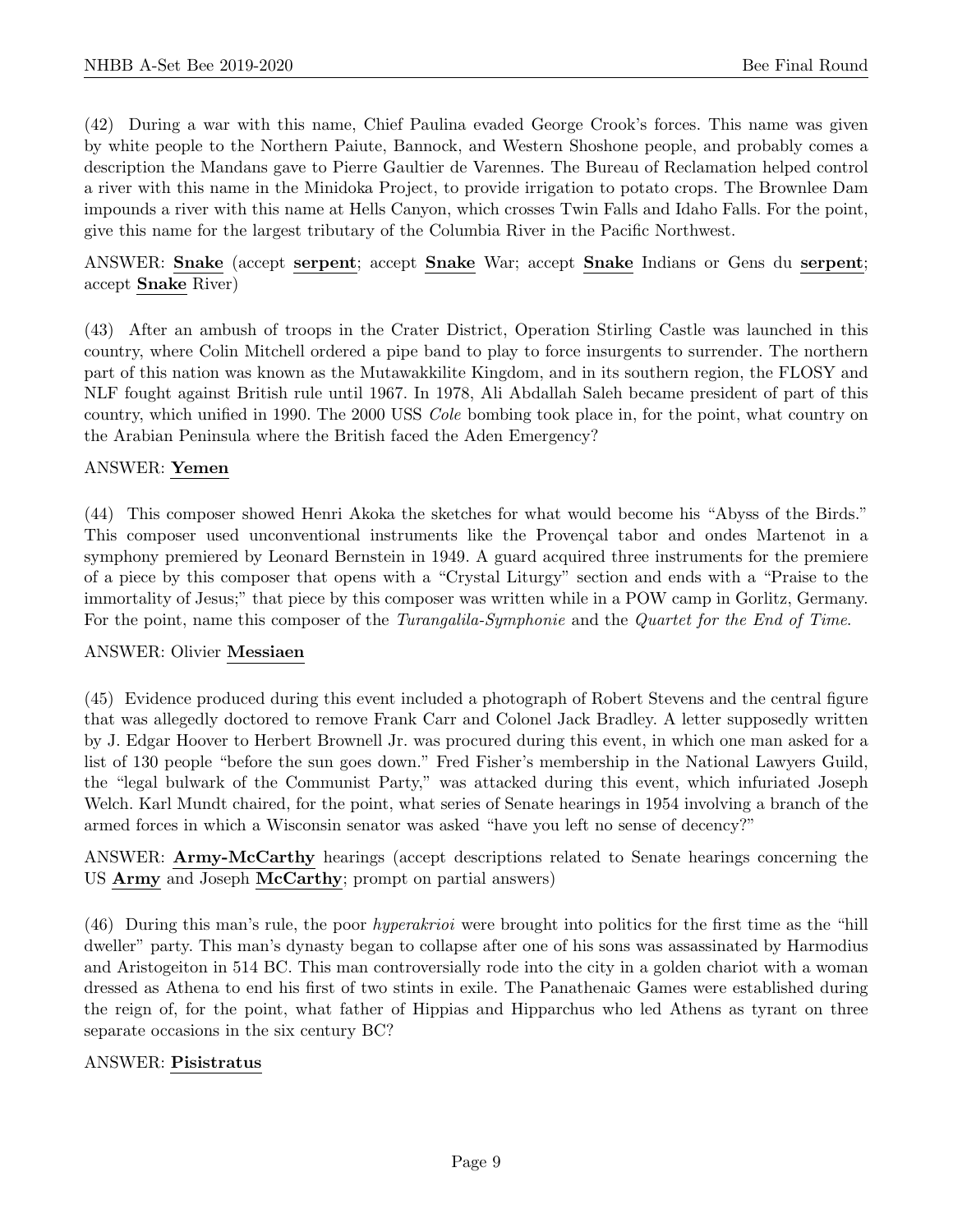(47) This plot ended with one man's call for "one more distinguished proof of unexampled patriotism and patient virtue." Alexander McDougall served as a mouthpiece for the actors of this plot, which was promoted by a letter written by John Armstrong. A man asked permission to use a pair of glasses, as he had "not only grown gray but almost blind in the service of my country," while delivering a speech that defused this plot. Discontent at the lack of promised payments for soldiers in the Continental Army fueled, for the point, what 1783 conspiracy ended by George Washington?

# ANSWER: Newburgh Conspiracy

(48) During the Thirty Years' War, Simon Dach served as the Chair of Poetry at this city's Albertina University. An Allied bombing campaign in this city destroyed over 40 percent of its housing, including much of its Kneiphof district. Immanuel Kant spent his career teaching in this city, which followed Marienburg as the capital of the Teutonic Order in 1454. This city was the subject of an early graph theory problem proposed by Leonhard Euler [oy-ler] dealing with seven of its bridges. Following World War II, this city was given to the USSR, and it remains an exclave of Russia. For the point, name this East Prussian city known today as Kaliningrad.

# ANSWER: Konigsbërg (prompt on Kaliningrad)

(49) This ruler's general Gannys consolidated his rule with victory at the Battle of Antioch. A black meteorite from Emesa was imported as a relic during this man's rule. This ruler's aunt, Julia Maesa, turned against him thanks to his controversial marriage to a Vestal Virgin and his relationship with Hierocles. After the Praetorian Guard assassinated this emperor, his cousin Alexander was placed on the throne. For the point, name this possibly transgender emperor of the Severan dynasty who promoted worship of Sol Invictus, a sun god, in Rome.

# ANSWER: Elagabalus (accept Marcus Aurelius Antoninus Augustus, but do not prompt on partial answers thereof)

(50) This dynasty's coins are sorted into the Garuda, lion, and border legend varieties. The Buddhist monk Fa Xian wrote an account of this dynasty during a visit in the reign of King Vikramaditya. This dynasty consolidated its rule by conquering the Oxus valley, according to Kalidasa. The Iron Pillar is a lasting monument of this dynasty, which eventually fell to attacks from the White Huns. Samudra and Chandra were responsible for the early expansion of, for the point, what dynasty that was considered to be the "Golden Age" of India from the 4th to 6th centuries AD?

#### ANSWER: Gupta Empire

(51) In a painting by this artist set at Gennevilliers, a figure in a blue coat and straw hat carries a bag along a narrow path. In another painting, this artist's mother and sister sit together, wearing contrasting white and black dresses and reading. This artist painted In the Wheat en plein air, and was credited with maintaining "feminine grace" among "five or six lunatics" in an 1874 review of the first Impressionist exhibition. For the point, name this French painter who created Woman and Child on a Balcony and The Cradle.

# ANSWER: Berthe Marie Pauline Morisot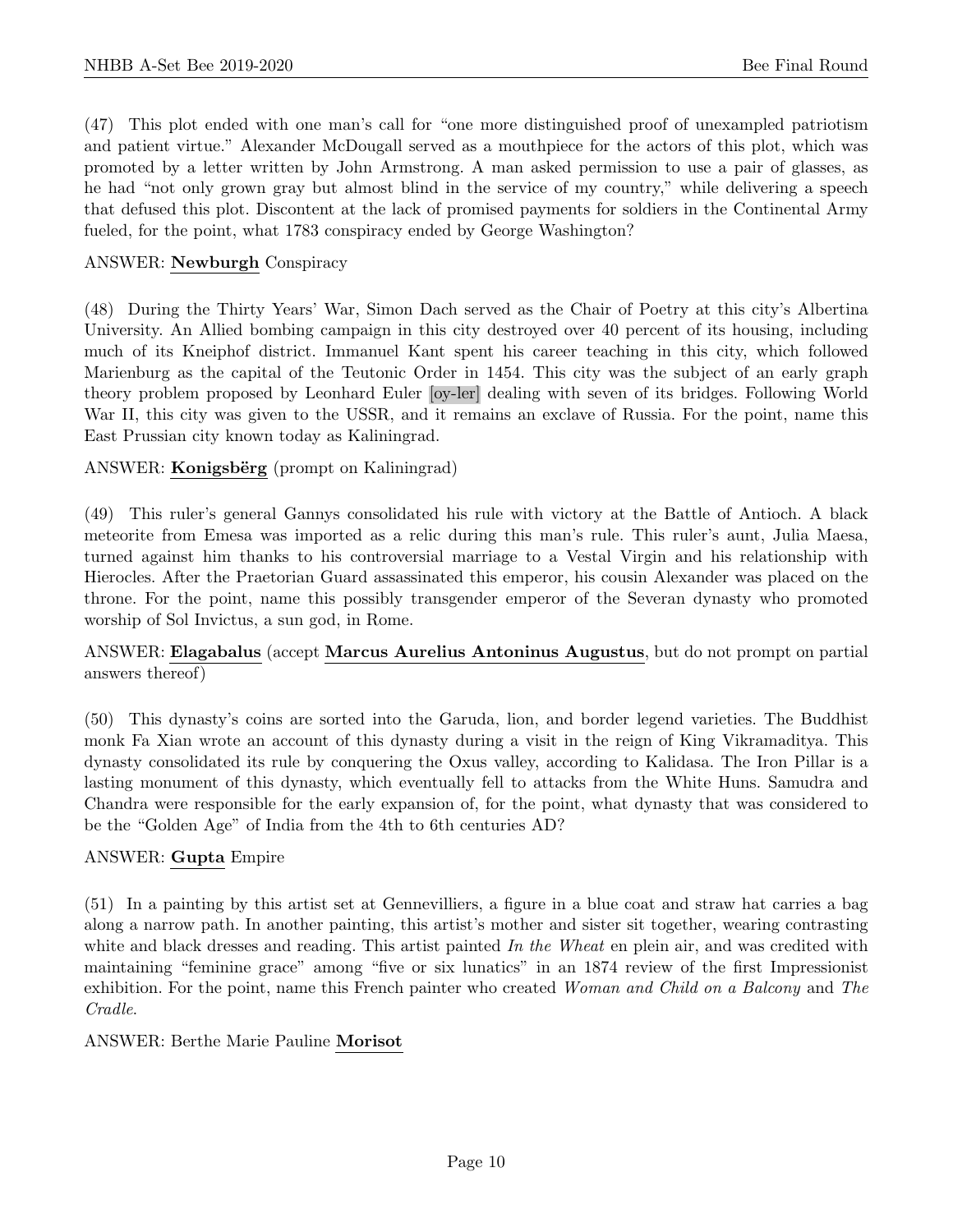(52) After a European emissary went upstream to these people's capital of Orapakes, the native women tortured Captain John Ratcliffe and the men killed the rest. A chief of these people was shot in the back by a guard after being captured by William Berkeley. Chief Opchanacanough [ope-uh-CHANK-an-oh] led these people on surprise raids in 1622, killing one quarter of Jamestown's population. Englishman John Smith was captured by, for the point, what Virginian Native American tribe that included the princess Pocahontas?

# ANSWER: Powhatans (accept Powhatan Confederacy; prompt on Algonquins)

(53) This city was the site of an early Victorian skyscraper, the APA building, which briefly claimed to be the world's tallest building. This city's "Canvas Town" tent camp served new migrants during an 1851 gold rush. Batman's Treaty was a purchase agreement for this city's land around Port Phillip Bay on the Yarra River. The 1956 Summer Olympics were held in this city, which served as seat of government until Canberra took over in 1927. For the point, name this city in the state of Victoria, the second-largest Australian city after Sydney.

#### ANSWER: Melbourne

(54) This organization was attacked by the encyclical Qui Pluribus and the bull Ecclesiam a Jesu Christo. Members of this group called each other "good cousins," met at "Baracca," and called their opponents "Pagani." Silvio Pellico was arrested for being a member of this group, which led a revolt against Ferdinand I of Naples to try to get a constitution. Independence leaders like Giuseppe Garibaldi were members of, for the point, what informal underground revolutionary groups calling for Italian independence whose name means "charcoal makers?"

ANSWER: Carbonari (prompt on descriptions of underground pre-unification Italian revolutionary groups)

(55) An early church theologian who worked in this city moved to Caesarea after Demetrius failed to ordain him. Arian was a priest in this city's Baucalis district, where St. Mark was reportedly martyred. This city, where Origen first taught, was also the site of an institution located in the Mouseion that included researchers like Eratosthenes, who calculated the Earth's circumference. An angry mob in this city killed the mathematician Hypatia. Ptolemy II founded a large library in, for the point, what Egyptian city named for a "Great" Macedonian leader?

#### ANSWER: Alexandria, Egypt

(56) Companies in this country have controversially used the abbreviations "BBR" and "NBBR" to indicate whether job applicants and employees are native-born or not. In summer 1981, rioters in this country's suburbs stole cars and set them on fire in "rodéo" riots. Maghrebi and Harkis [har-kee] were forced into shantytowns in this country following the Algerian War of Independence. In 1961 in this country, Maurice Papon ordered protesters thrown off the Pont Saint-Michel. For the point, name this country where Jacques Chirac declared a state of emergency during the 2005 Paris riots.

#### ANSWER: France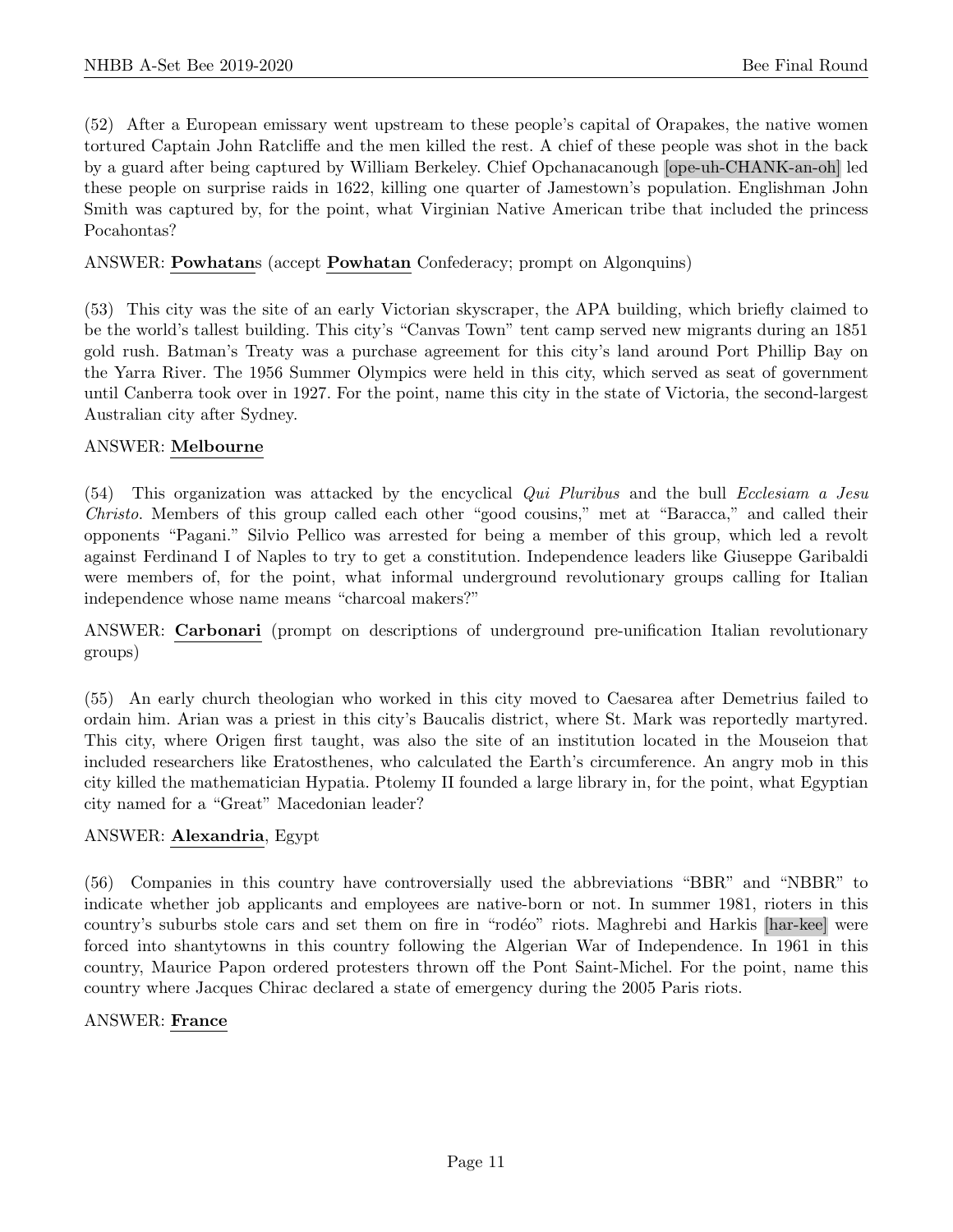(57) During the rule of a monarch with this name, his minister Luis de Haro lost the Battle of the Lines of Elvas. The Count-Duke of Olivares and the Duke of Lerma served as prime ministers for two monarchs with this name. Another monarch with this name led a country that faced five bankruptcies in the late 1500s and annexed Portugal. While opposing Elizabeth I, a king of this name sent the Spanish Armada. Several Kings of Spain had, for the point, what name held by the son of Hapsburg king Charles V?

# ANSWER: Philip (accept Philip IV, Philip III or Philip II of Spain)

(58) Edwin Sumner and this man were the two Union generals wounded at the Battle of Glendale. At his most famous battle, this general established the Pipe Creek Line, setting Emmitsburg as the western boundary of his perimeter. At that battle, the Third Corps made an unauthorized relocation under Daniel Sickles, who often butted heads with this general. Three days before his most famous battle, this man replaced Joseph Hooker as leader of the Army of the Potomac. Pickett's Charge was thwarted by, for the point, what general who commanded Union forces at the Battle of Gettysburg?

# ANSWER: George Gordon Meade

(59) This city was seized by the Chinese pirate Limahong in 1574 and captured again in 1762 by British commander William Draper during the Seven Years" War. Fighting in this city led to the liberation of the Santo Tomas Internment Camp while Tomoyuki Yamashita carried out a massacre of many civillians. During World War II, this city's walled Intramuros was largely shelled into rubble. In 1942, American forces held out in this city's bay on Corregidor Island. For the point, name this city where, in 1898, Admiral Patricio Montijo lost a key battle in the Spanish-American War to George Dewey.

# ANSWER: Manila

(60) In 1980, police in this state altered a crime scene after beating Arthur McDuffie to death. In this state, the Carrier family defended their house against the KKK in Rosewood. A lodge owner in this state threw hydrochloric acid into a pool full of black protesters during a movement led by Robert Hayling. In 2000, Border Patrol agents stormed a house in this state to secure Elian Gonzalez, a six-year-old boy who was returned to his father in Cuba. For the point, name this state, the site of the Saint Augustine civil rights movement and the 1980 Miami riots.

#### ANSWER: Florida

(61) This speech was leaked to the New York Times after a copy of it was acquired by Wiktor Grajewski. A story about a world leader shaking his finger to cause Tito to fall is recounted in this speech. This speech declared there was no "affair of the doctor plotters" and supposedly caused heart attacks when it was first delivered to the 20th Congress of the Soviet Union. "On the Cult of Personality and Its Consequences" is the official title of, for the point, what Nikita Khrushchev speech criticizing Joseph Stalin?

ANSWER: Khrushchev's Secret Speech (accept On the Cult of Personality and its Consequences before it is mentioned)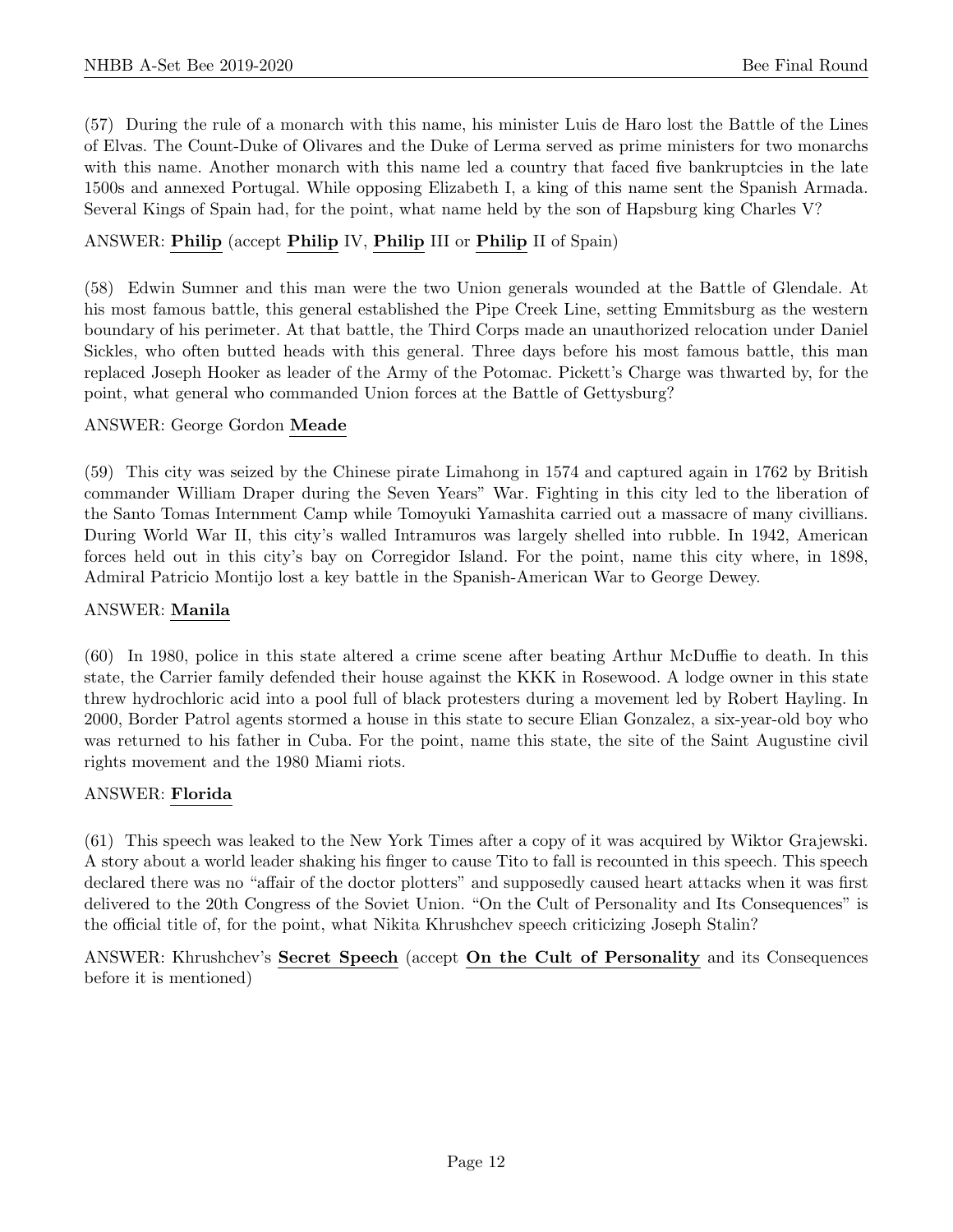(62) A battle in this war opened with ground attacks on the Orphan Hills. A woodcut made as propaganda during this war shows a leader waking from a nightmare of his injured troops returning home. During this war, an admiral raised the Z-flag and "crossed the T" of the enemy line of ships. A replacement fleet in this war accidentally fired on British trawlers in the Dogger Bank incident. Togo Heihachiro won this war's Battle of Tsushima Straits. The Treaty of Portsmouth ended, for the point, what early 20th century war in which an Asian nation beat a European power?

# ANSWER: Russo-Japanese War

(63) Samuel Eliot Morison claims that the central myth about this event still exists despite "solemn denials and documentary proof." Thomas Jesup was appointed as a military observer at this event, which was presided over by George Cabot. The Essex Junto was well represented at this meeting, where twelve of the 26 members were from Massachusetts. Anger over the passage of the Embargo Act of 1807 was the impetus for this meeting, which discussed discontent over the ongoing War of 1812. For the point, name this meeting of Federalists in Connecticut.

# ANSWER: Hartford Convention

(64) Twenty of these units were employed at the Battle of Heraclea by Pyrrhus of Epirus. These units were forced to scatter after Metellus' troops used javelins from a ditch at the Battle of Panormus. During his triumph attempt, Pompey was unsuccessful in attempting to enter the gates of Rome with four of these units. Though some were able to be used during the Second Punic War, many of these units perished during the crossing of the Alps. For the point, name these animal units that could pierce soldiers with their tusks.

#### ANSWER: war elephants

(65) This leader severed diplomatic relations with the United Kingdom after they refused to provide reimbursement for five ships they seized in the Christie Question. Francisco Solano Lopez triggered a war with this man's country by ordering the invasion of Mato Grosso. This man was exiled to Europe following a military coup less than four months after his daughter Isabel abolished slavery with the Golden Law. For the point, name this final Emperor of Brazil.

# ANSWER: Dom Pedro II (prompt on Pedro alone)

(66) In this country, Daniel Owino Misiani and other musicians blended Congolese soukous [soo-koo] and South African kwela music into a genre called benga. In 1976, a university in this country fired imprisoned professor and author of A Grain of Wheat, Ngugi wa Thiongo. The neighborhood of Kasarani is home to a stadium named for this country's second president, Daniel arap Moi [moh-ee]. Bronislaw Malinowski wrote the introduction to an anthropological study of this country's Kikuyu people written by its first president. For the point, name this country where British colonial rulers moved the capital inland from Mombasa to Nairobi.

#### ANSWER: Kenya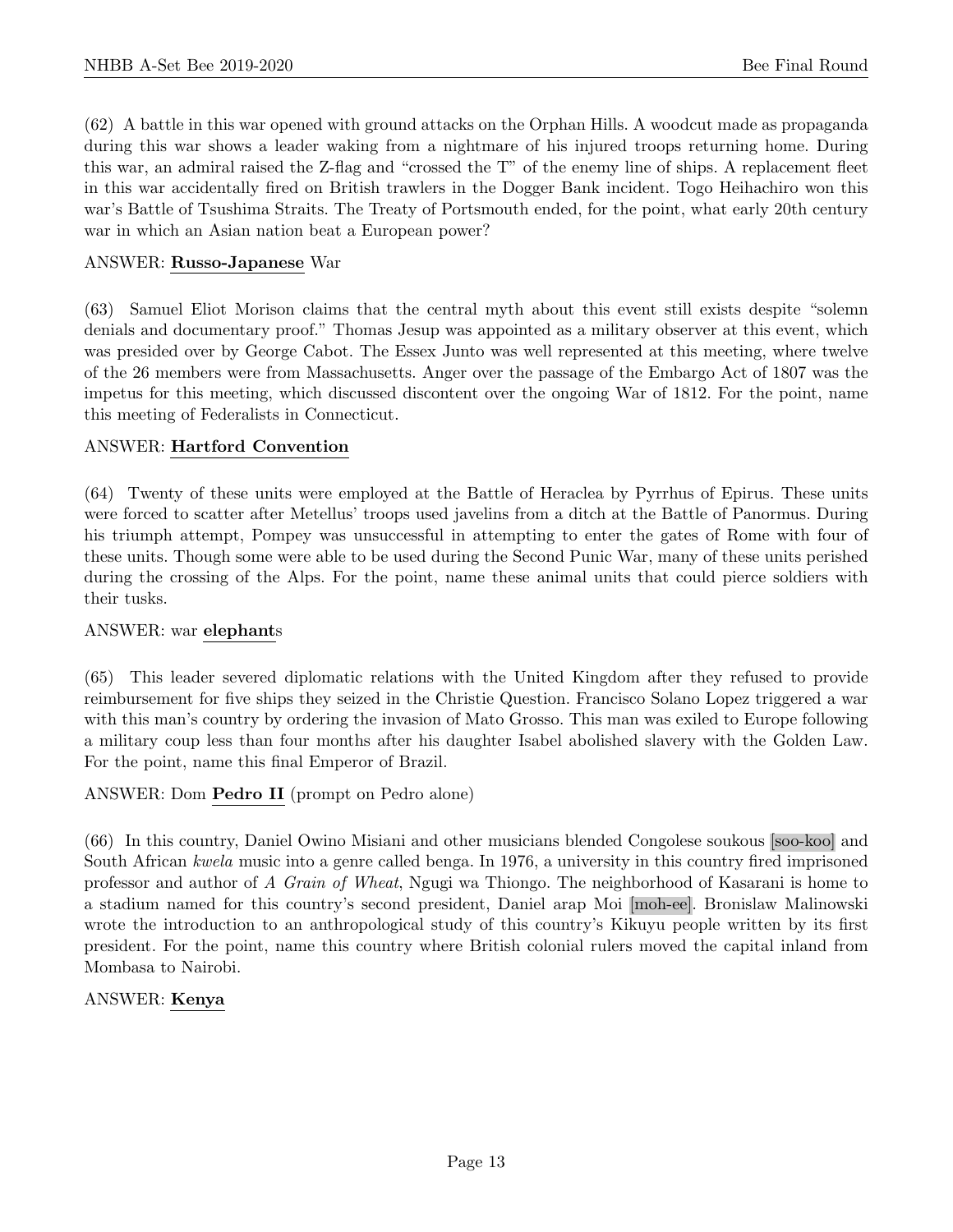(67) In the aftermath of this battle, Caleb Swan and William Wells were among the representatives at treaty negotiations. A group of Canadian volunteers under Alexander McKillop fought alongside Buckongahelas on the losing side of this battle. Blue Jacket decided to take up a spot along the Maumee River during this battle, but his forces were decimated by a cavalry charge. The Treaty of Greenville was signed after this victory for "Mad" Anthony Wayne. For the point, name this 1794 battle named for the natural defenses exploited by the Shawnee and their confederates after a recent storm.

# ANSWER: Battle of Fallen Timbers

(68) This philosopher demonstrated the difference between imagination and intellect with the example of a chiliagon, a polygon with one thousand sides. This thinker, who supposedly experienced three visions while sleeping inside of an oven, served as an adviser to Queen Christina of Sweden. This philosopher introduced the clear and distinct ideas criterion in books like Meditations on First Philosophy. For the point, name this 17th century French rationalist who posited "cogito ergo sum," or "I think, therefore I am."

# ANSWER: René Descartes [day-kart]

(69) Description acceptable. Journalist James Risen found that religious leaders who did not cooperate in this event were threatened with "savage punishment" by agents pretending to be communists. This event may have been inspired by the decision of the Majlis to nationalize the oil industry. Hossein Fatemi was executed and Fazlollah Zahedi rose to power following this event, which re-established the power of the Pahlavi Dynasty. The CIA planned this event as Operation Ajax. For the point, name this 1953 event that resulted in the overthrow of a democratically elected Iranian Prime Minister.

ANSWER: 1953 coup d'etat against Mohammad Mosaddegh (accept Operation Ajax before it is read; accept equivalent descriptions, like "the CIA overthrowing Mosaddegh; prompt on partial answers describing a coup, revolution, etc. in Iran that don't mention Mosaddegh)

(70) A mayor of this city canceled the planned sale of its municipal light operations to the CEI company, sparking a 1978 default on debt payments. This city's transit system was developed by the Van Sweringen Brothers, who founded its suburb of Shaker Heights. Carl Stokes became the first African-American to be elected a mayor of an American city here, and Dennis Kucinich survived a recall election as its mayor in the 1970s. The 2016 Republican National Convention was held in, for the point, what Midwestern city that gained notoriety for the fires that burned its polluted Cuyahoga River?

#### ANSWER: Cleveland

(71) When this general was labeled as mad, his king replied "then I hope he will bite some of my other generals." This man's friend John Mordaunt called on him to be appointed Quartermaster General during the Raid of Rochefort, which occurred two years prior to a siege where this man fought under Jeffrey Amherst. L'Anse-au-Foulon was used as a landing point at a battle where this man led a small contingent up the Saint Lawrence River. The Marquis de Montcalm was defeated by, for the point, what general who died leading his troops to victory at the Battle of Quebec?

#### ANSWER: James Wolfe